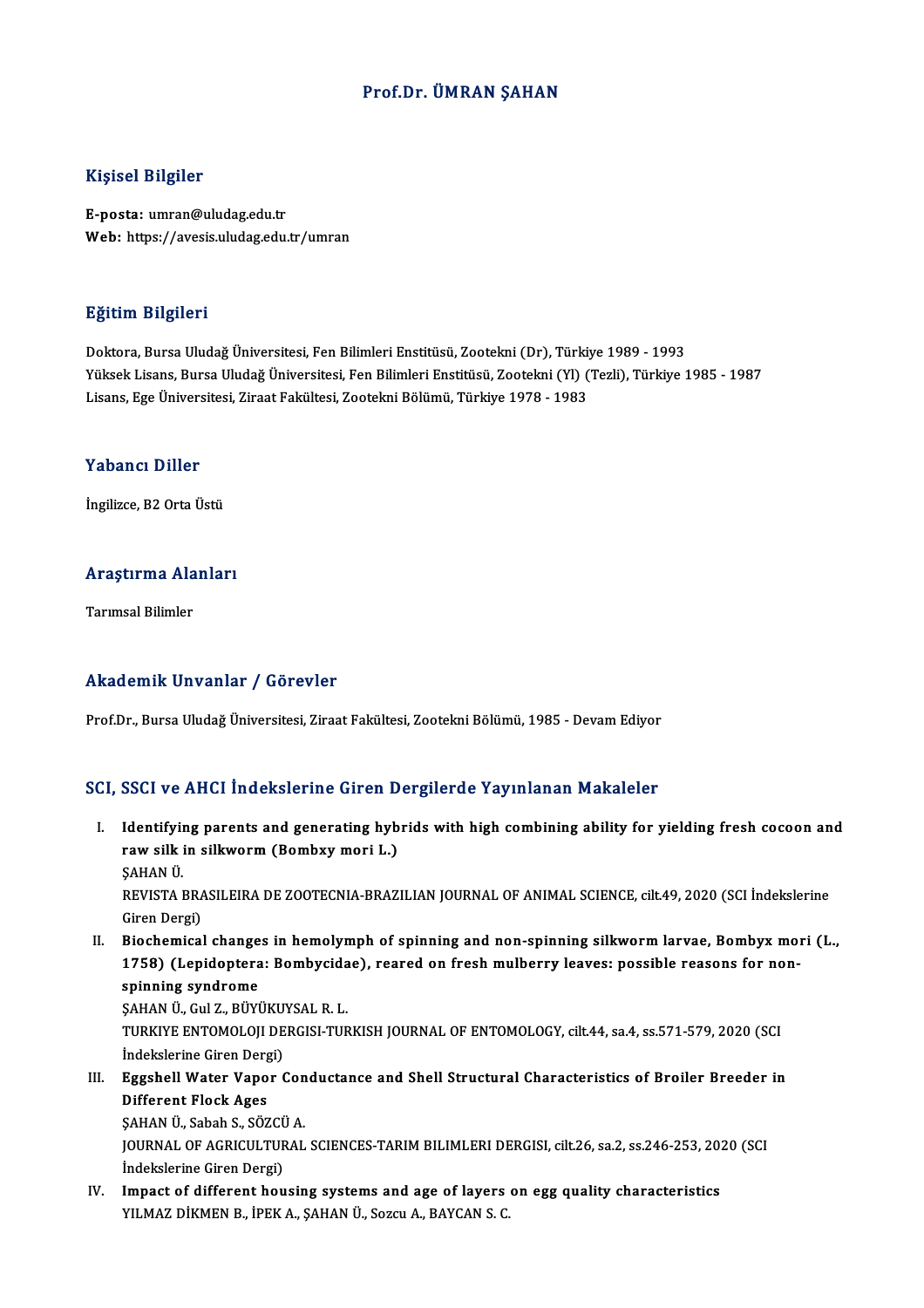TURKISH JOURNAL OF VETERINARY & ANIMAL SCIENCES, cilt.41, sa.1, ss.77-84, 2017 (SCI İndekslerine Giren<br>Persi) TURKIS<br>Dergi)<br>Ess rr TURKISH JOURNAL OF VETERINARY & ANIMAL SCIENCES, cilt.41, sa.1, ss.77-84, 2017 (SCI İndekslerine Giren<br>Dergi)<br>V. Egg production and welfare of laying hens kept in different housing systems (conventional, enriched<br>2009. and

Dergi)<br>V. Egg production and welfare of laying hens kept in different housing systems (conventional, enriched<br>cage, and free range)

YILMAZ DİKMEN B., Ipek A., Sahan Ü., Petek M., Sozcu A.

POULTRY SCIENCE, cilt.95, sa.7, ss.1564-1572, 2016 (SCI İndekslerine Giren Dergi)

- YILMAZ DİKMEN B., Ipek A., Sahan Ü., Petek M., Sozcu A.<br>POULTRY SCIENCE, cilt.95, sa.7, ss.1564-1572, 2016 (SCI İndekslerine Giren Dergi)<br>VI. The Effects of Different Eggshell Temperatures Between Embryonic Day 10 and 18 o POULTRY SCIENCE, cilt.95, sa.7, ss.1564-1572, 2<br>The Effects of Different Eggshell Tempera<br>Performance and Susceptibility to Ascites<br>Insk A. Saban Ü. Seggu A. The Effects of Different<br>Performance and Susce<br>Ipek A., Sahan Ü., Sozcu A.<br>PPAZU JAN JOUPMAL OF L Performance and Susceptibility to Ascites<br>Ipek A., Sahan Ü., Sozcu A.<br>BRAZILIAN JOURNAL OF POULTRY SCIENCE, cilt.17, sa.3, ss.387-394, 2015 (SCI İndekslerine Giren Dergi)
- Ipek A., Sahan Ü., Sozcu A.<br>BRAZILIAN JOURNAL OF POULTRY SCIENCE, cilt.17, sa.3, ss.387-394, 2015 (SCI İndekslerine Giren Dergi)<br>VII. Effects of Supplementary Mineral Amino Acid Chelate (ZnAA MnAA) on the Laying Performa BRAZILIAN JOURNAL OF POULTRY SCIENCE, cilt.17, sa.3, ss.387-394, 2015 (SCI İndel<br>Effects of Supplementary Mineral Amino Acid Chelate (ZnAA - MnAA) on th<br>Egg Quality and Some Blood Parameters of Late Laying Period Layer Hen Effects of Supplementary Mineral Amino A<br>Egg Quality and Some Blood Parameters of<br>YILMAZ DİKMEN B., Sozcu A., İPEK A., ŞAHAN Ü.<br>KAEKAS UNIVERSITESI VETERINER FAKULTESI Egg Quality and Some Blood Parameters of Late Laying Period Layer Hens<br>YILMAZ DİKMEN B., Sozcu A., İPEK A., ŞAHAN Ü.<br>KAFKAS UNIVERSITESI VETERINER FAKULTESI DERGISI, cilt.21, sa.2, ss.155-162, 2015 (SCI İndekslerine Giren<br> YILMA'<br>KAFKA<br>Dergi)<br><sup>Volko</sup>'
- KAFKAS UNIVERSITESI VETERINER FAKULTESI DERGISI, cilt.21, sa.2, ss.155-162, 2015 (SCI İndekslerine Gire<br>Dergi)<br>VIII. Yolk sac fatty acid composition, yolk absorption, embryo development, and chick quality during<br>incubation Dergi)<br>Yolk sac fatty acid composition, yolk absorption, embryo<br>incubation in eggs from young and old broiler breeders<br>Saban <sup>(I</sup>, Inak A, Sagau A **Yolk sac fatty acid com<br>incubation in eggs fron<br>Sahan Ü., Ipek A., Sozcu A.<br>POULTPY SCIENCE silt 03** Sahan Ü., Ipek A., Sozcu A.<br>POULTRY SCIENCE, cilt.93, sa.8, ss.2069-2077, 2014 (SCI İndekslerine Giren Dergi)
	- Sahan Ü., Ipek A., Sozcu A.<br>POULTRY SCIENCE, cilt.93, sa.8, ss.2069-2077, 2014 (SCI Indekslerine Giren Dergi)<br>IX. Effect of Different Diets on the Behaviour of Slow-growing Broiler Genotype POULTRY SCIENCE, cilt.93, sa.8, ss.2069-2077, 2014 (SCI İndeksleri<br>Effect of Different Diets on the Behaviour of Slow-growing<br>Ipek A., Karabulut A., ŞAHAN Ü., CANBOLAT Ö., YILMAZ DİKMEN B.<br>IQUPNAL OF APPLIED ANIMAL PESEARC Ipek A., Karabulut A., ŞAHAN Ü., CANBOLAT Ö., YILMAZ DİKMEN B.<br>JOURNAL OF APPLIED ANIMAL RESEARCH, cilt.35, sa.1, ss.87-90, 2009 (SCI İndekslerine Giren Dergi)
	- Ipek A., Karabulut A., ŞAHAN Ü., CANBOLAT Ö., YILMAZ DİKMEN B.<br>JOURNAL OF APPLIED ANIMAL RESEARCH, cilt.35, sa.1, ss.87-90, 2009 (SCI İndekslerine Giren Dergi)<br>X. The relationship among age, yolk fatty acids content, a **JOURNAL OF APPLIED ANIT<br>The relationship among<br>Yilmaz-Dikmen B., Sahan Ü.<br>POUL TPV SCIENCE sil: 99 .** The relationship among age, yolk fatty acids content, and incubation re<br>Pilmaz-Dikmen B., Sahan Ü.<br>POULTRY SCIENCE, cilt.88, sa.1, ss.185-190, 2009 (SCI İndekslerine Giren Dergi)<br>Correlations between breeder age, egg shele
	- Yilmaz-Dikmen B., Sahan Ü.<br>POULTRY SCIENCE, cilt.88, sa.1, ss.185-190, 2009 (SCI İndekslerine Giren Dergi)<br>XI. Correlations between breeder age, egg cholesterol content, blood cholesterol level and hatchability<br>of brei POULTRY SCIENCE, cil<mark>t</mark><br>Correlations betwee<br>of broiler breeders<br>Dilmon B. Saban <sup>(I</sup> **Correlations betw<br>of broiler breeder<br>Dikmen B., Sahan Ü.<br>ppirisu polu rpy s** 
		-

of broiler breeders<br>Dikmen B., Sahan Ü.<br>BRITISH POULTRY SCIENCE, cilt.48, sa.1, ss.98-103, 2007 (SCI İndekslerine Giren Dergi)<br>Effects of sold stress on broiler performanes and assites sussentibility

- Dikmen B., Sahan Ü.<br>BRITISH POULTRY SCIENCE, cilt.48, sa.1, ss.98-103, 2007 (SCI İndekslerine Giren<br>XII. Effects of cold stress on broiler performance and ascites susceptibility<br>Inek A. Seben Ü. **BRITISH POULTE<br>Effects of cold<br>Ipek A., Sahan Ü.**<br>ASIAN AUSTRAL
	-

Effects of cold stress on broiler performance and ascites susceptibility<br>Ipek A., Sahan Ü.<br>ASIAN-AUSTRALASIAN JOURNAL OF ANIMAL SCIENCES, cilt.19, sa.5, ss.734-738, 2006 (SCI İndekslerine Giren<br>Dergi) Ipek A.<br>ASIAN-<br>Dergi)<br>Effects ASIAN-AUSTRALASIAN JOURNAL OF ANIMAL SCIENCES, cilt.19, sa.5, ss.734-738, 2006 (SCI İndekslerine Giren<br>Dergi)<br>XIII. Effects of oxygen supplementation on embryonic survival, haematological parameters and plasma<br>clusese leve

### Dergi)<br>Effects of oxygen supplementa<br>glucose level of broiler chicks<br>Altan O. Saban <sup>it</sup>, Inek A. Aydin G Effects of oxygen supplementation on emb<br>glucose level of broiler chicks<br>Altan O., Sahan Ü., Ipek A., Aydin C., Bayraktar H.<br>ARCHIV FUR CEELUCELKUNDE silt 70, 22,2 36 6 glucose level of broiler chicks<br>Altan O., Sahan Ü., Ipek A., Aydin C., Bayraktar H.<br>ARCHIV FUR GEFLUGELKUNDE, cilt.70, sa.2, ss.64-68, 2006 (SCI İndekslerine Giren Dergi)

### Altan O., Sahan Ü., Ipek A., Aydin C., Bayraktar H.<br>ARCHIV FUR GEFLUGELKUNDE, cilt.70, sa.2, ss.64-68, 2006 (SCI Indekslerine Giren Dergi)<br>XIV. Egg production and incubation results of ostrich farms in the Marmara region o **ARCHIV FUR GEI<br>Egg production<br>Ipek A., Sahan Ü.**<br>APCHIV FUP CEI Egg production and incubation results of ostrich farms in the Marmara region of<br>Ipek A., Sahan Ü.<br>ARCHIV FUR GEFLUGELKUNDE, cilt.70, sa.2, ss.69-73, 2006 (SCI İndekslerine Giren Dergi)<br>Effects of oxugen sunnlomentation dur

### lpek A., Sahan Ü.<br>ARCHIV FUR GEFLUGELKUNDE, cilt.70, sa.2, ss.69-73, 2006 (SCI İndekslerine Giren Dergi)<br>XV. Effects of oxygen supplementation during the last stage of incubation on broiler performance,<br>assites sussent ARCHIV FUR GEFLUGELKUNDE, cilt.70, sa.2, ss.69-73, 200<br>Effects of oxygen supplementation during the last s<br>ascites susceptibility and some physiological traits<br>Saban <sup>()</sup> Jpek A. Altan Q. Vilmar Dilman P Effects of oxygen supplementation durn<br>ascites susceptibility and some physiol<br>Sahan Ü., Ipek A., Altan O., Yilmaz-Dikmen B.<br>ANIMAL PESEARCH silt EE se 2 se 14E 152 ascites susceptibility and some physiological traits<br>Sahan Ü., Ipek A., Altan O., Yilmaz-Dikmen B.<br>ANIMAL RESEARCH, cilt.55, sa.2, ss.145-152, 2006 (SCI İndekslerine Giren Dergi)<br>Effect of bateb weight on nerformanes of Ja Sahan Ü., Ipek A., Altan O., Yilmaz-Dikmen B.<br>ANIMAL RESEARCH, cilt.55, sa.2, ss.145-152, 2006 (SCI İndekslerine Giren Dergi)<br>XVI. Effect of hatch weight on performance of Japanese Quails (Coturnix coturnix japonica) durin

### ANIMAL RESEARCH, cilt.55, sa.2, ss.145-<br>Effect of hatch weight on performa<br>growth and egg production period<br>Inek A. Seban <sup>it</sup>, Vilmer B. Effect of hatch weight of<br>growth and egg product<br>Ipek A., Sahan Ü., Yilmaz B.<br>ABCUIV EUP CEELUCELVI growth and egg production period<br>Ipek A., Sahan Ü., Yilmaz B.<br>ARCHIV FUR GEFLUGELKUNDE, cilt.68, sa.6, ss.280-283, 2004 (SCI İndekslerine Giren Dergi)

### Ipek A., Sahan Ü., Yilmaz B.<br>ARCHIV FUR GEFLUGELKUNDE, cilt.68, sa.6, ss.280-283, 2004 (SCI İndekslerine Giren Dergi)<br>XVII. Effect of breeder age and breeding season on egg production and incubation in farmed ostriches ARCHIV FUR GEI<br><mark>Effect of breed</mark><br>Ipek A., Sahan Ü.<br>PRITISH ROULTE Ipek A., Sahan Ü.<br>BRITISH POULTRY SCIENCE, cilt.45, sa.5, ss.643-647, 2004 (SCI İndekslerine Giren Dergi)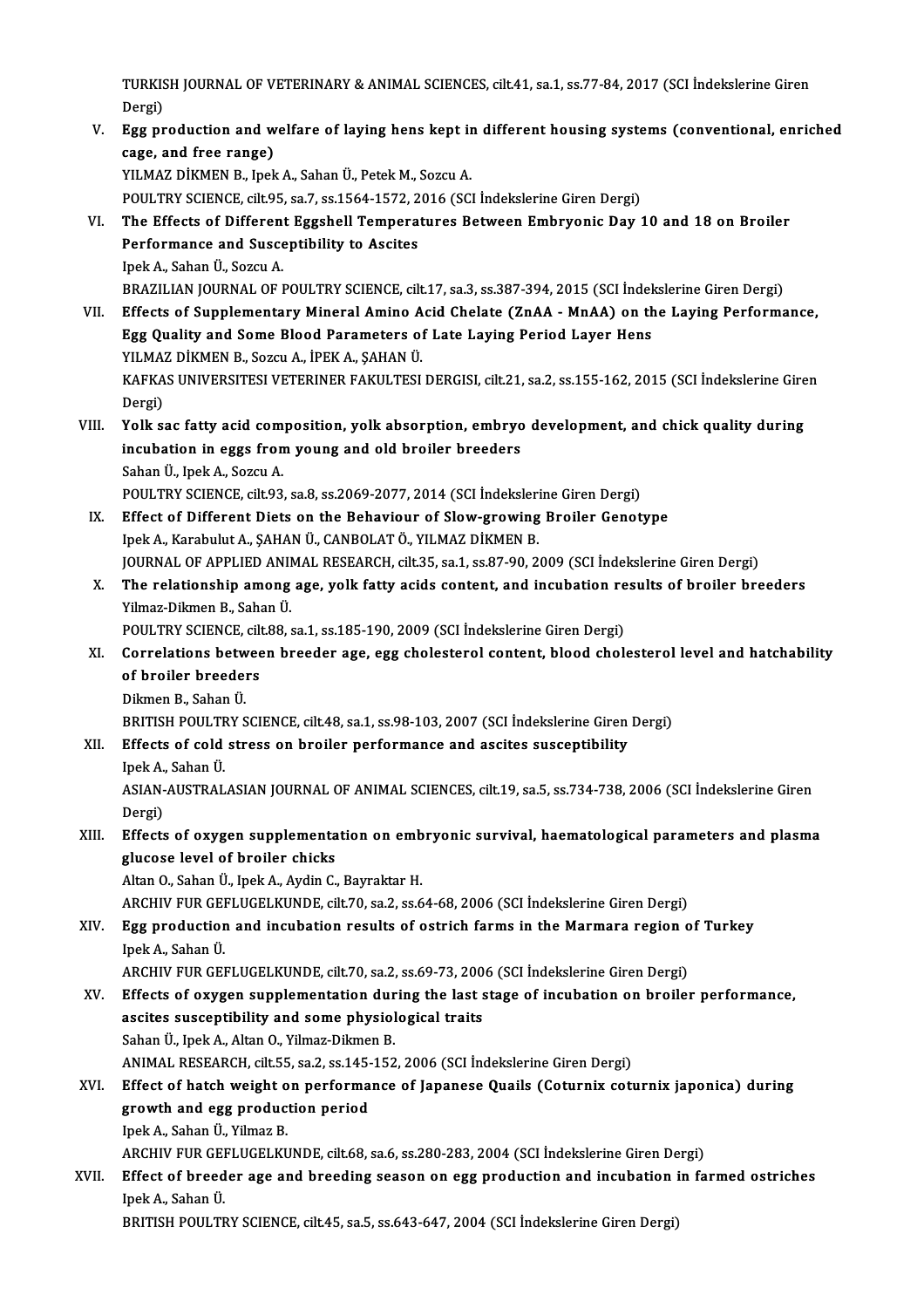| XVIII.  | Effects of storage length on incubation results of ostrich eggs (Struthio camelus)<br>Sahan Ü., Ipek A., Yilmaz B.                                                                                                                        |
|---------|-------------------------------------------------------------------------------------------------------------------------------------------------------------------------------------------------------------------------------------------|
| XIX.    | ARCHIV FUR GEFLUGELKUNDE, cilt.68, sa.4, ss.187-190, 2004 (SCI Indekslerine Giren Dergi)<br>The effect of in ovo ascorbic acid and glucose injection in broiler breeder eggs on hatchability and                                          |
|         | chick weight<br>Ipek A., Sahan Ü., Yilmaz B.                                                                                                                                                                                              |
|         | ARCHIV FUR GEFLUGELKUNDE, cilt.68, sa.3, ss.132-135, 2004 (SCI İndekslerine Giren Dergi)                                                                                                                                                  |
| XX.     | The effect of live weight, male to female ratio and breeder age on reproduction performance in<br>Japanese quails (Coturnix coturnix japonica)<br>Ipek A., Sahan Ü., Yilmaz B.                                                            |
|         | SOUTH AFRICAN JOURNAL OF ANIMAL SCIENCE, cilt.34, sa.2, ss.130-134, 2004 (SCI İndekslerine Giren Dergi)                                                                                                                                   |
| XXI.    | Near-term embryonic mortality during artificial incubation of the ostrich eggs<br>Sahan Ü.                                                                                                                                                |
|         | INDIAN VETERINARY JOURNAL, cilt.80, sa.10, ss.1002-1005, 2003 (SCI İndekslerine Giren Dergi)                                                                                                                                              |
| XXII.   | The effect of different incubation temperatures on the incubation performance of ostrich (Struthio<br>camelus) eggs                                                                                                                       |
|         | Ipek A., Sahan Ü., Yilmaz B.<br>CZECH JOURNAL OF ANIMAL SCIENCE, cilt.48, sa.7, ss.271-274, 2003 (SCI İndekslerine Giren Dergi)                                                                                                           |
| XXIII.  | Effects of some egg characteristics on the mass loss and hatchability of ostrich (Struthio camelus)<br>eggs                                                                                                                               |
|         | Sahan Ü., Altan O., Ipek A., Yilmaz B.                                                                                                                                                                                                    |
|         | BRITISH POULTRY SCIENCE, cilt.44, sa.3, ss.380-385, 2003 (SCI Indekslerine Giren Dergi)                                                                                                                                                   |
| XXIV.   | The effects of storage temperature and position on embryonic mortality of ostrich (Struthio<br>camelus) eggs                                                                                                                              |
|         | Saban Ü., Ipek A., Yilmaz B.                                                                                                                                                                                                              |
| XXV     | SOUTH AFRICAN JOURNAL OF ANIMAL SCIENCE, cilt.33, sa.1, ss.38-42, 2003 (SCI İndekslerine Giren Dergi)<br>The effect of drinker type and drinker height on the performance of broiler cockerels<br>Ipek A., Sahan Ü., Yilmaz B.            |
|         | CZECH JOURNAL OF ANIMAL SCIENCE, cilt.47, sa.11, ss.460-466, 2002 (SCI İndekslerine Giren Dergi)                                                                                                                                          |
| XXVI.   | The effects of egg weight on the hatching characteristics of ostrich eggs<br>Ipek A., Sahan Ü.                                                                                                                                            |
|         | TURKISH JOURNAL OF VETERINARY & ANIMAL SCIENCES, cilt.26, sa.4, ss.723-728, 2002 (SCI İndekslerine Giren<br>Dergi)                                                                                                                        |
| XXVII.  | Effect of specific gravity and flock age on hatching traits in broiler breeders                                                                                                                                                           |
|         | Ipek A., Sahan Ü.<br>TURKISH JOURNAL OF VETERINARY & ANIMAL SCIENCES, cilt.25, sa.6, ss.817-821, 2001 (SCI İndekslerine Giren<br>Dergi)                                                                                                   |
| XXVIII. | A comparison of the dwarf(Ross) and normal (Hubbard) broiler parents with respect to some                                                                                                                                                 |
|         | production traits                                                                                                                                                                                                                         |
|         | Ipek A., Sahan Ü., Yagiz Y.                                                                                                                                                                                                               |
|         | TURKISH JOURNAL OF VETERINARY & ANIMAL SCIENCES, cilt.23, ss.429-433, 1999 (SCI İndekslerine Giren Dergi)                                                                                                                                 |
| XXIX.   | Interrelationships between some quantitative characters in different lines of silkworm (Bombyx<br>mori)                                                                                                                                   |
|         | Sahan Ü., Kesici T., Bagci Y.                                                                                                                                                                                                             |
| XXX.    | TURKISH JOURNAL OF VETERINARY & ANIMAL SCIENCES, cilt.23, ss.243-247, 1999 (SCI İndekslerine Giren Dergi)<br>Effect of restricted feeding of parent on the larval and cocoon characters of the first generation<br>silkworm (Bombyx mori) |
|         | Sahan Ü., Gulseren C., Ozeler A.                                                                                                                                                                                                          |
|         | TURKISH JOURNAL OF VETERINARY & ANIMAL SCIENCES, cilt.23, ss.495-499, 1999 (SCI İndekslerine Giren Dergi)                                                                                                                                 |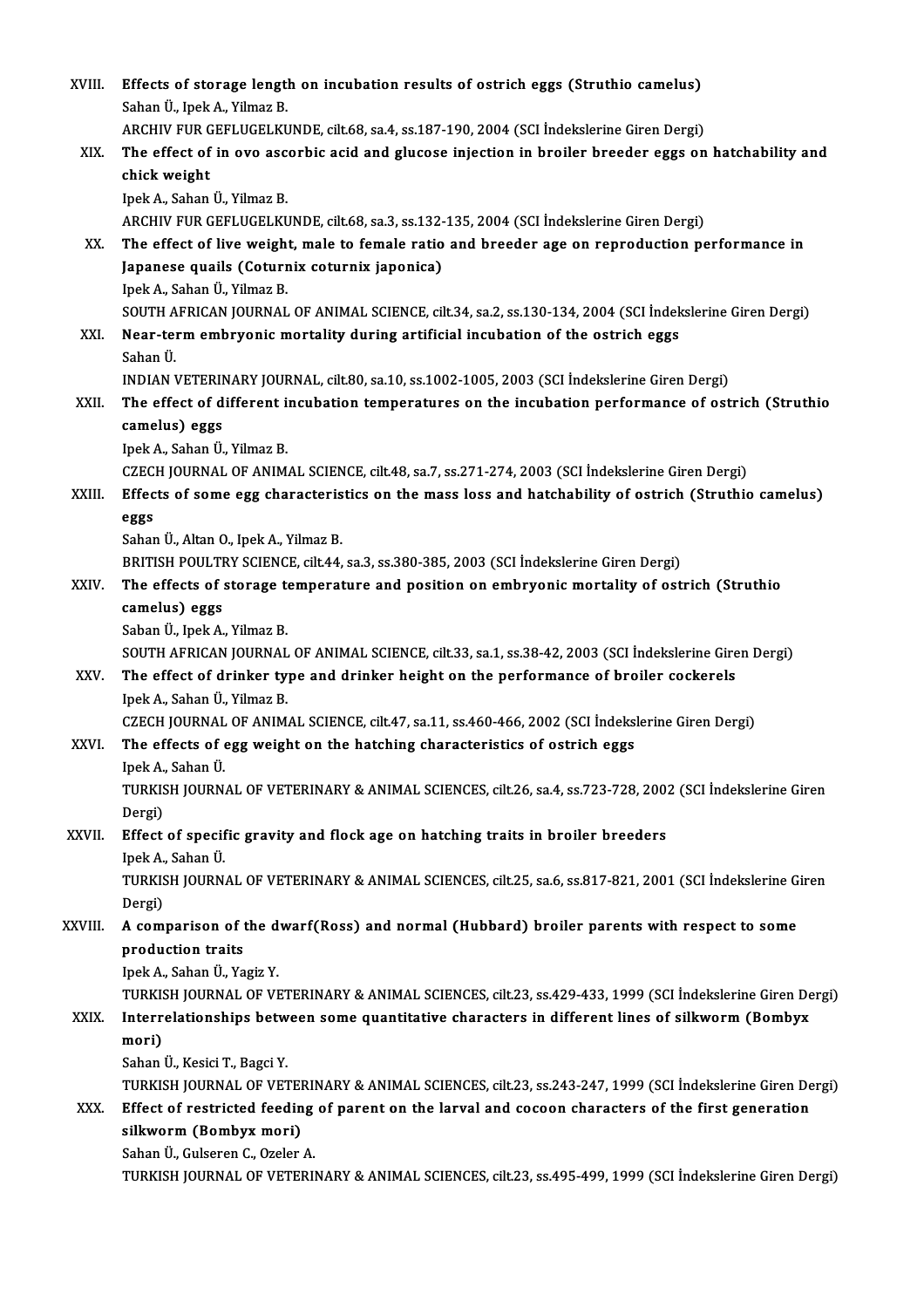### Diğer Dergilerde Yayınlanan Makaleler

Iğer Dergilerde Yayınlanan Makaleler<br>I. Türkiye İpekböcekçiliğinde Kadının Rolü ve Önemi<br>SAHAN Ü. TURHAN S r Bergherde ray<br>Türkiye İpekböcekç<br>ŞAHAN Ü., TURHAN Ş.<br>Bursa Hudağ Üniversi Türkiye İpekböcekçiliğinde Kadının Rolü ve Önemi<br>ŞAHAN Ü., TURHAN Ş.<br>Bursa Uludağ Üniversitesi Ziraat Fakültesi Dergisi (Online), cilt.34, sa.2, ss.325-335, 2020 (Diğer Kurumların<br>Hakamli Dargilari) ŞAHAN Ü., TURHAN<br>Bursa Uludağ Ünive<br>Hakemli Dergileri)<br>Correlations betr Bursa Uludağ Üniversitesi Ziraat Fakültesi Dergisi (Online), cilt.34, sa.2, s<br>Hakemli Dergileri)<br>II. Correlations between some economic larval traits of silkworm<br>CÜNDÜZ M. SAHAN Ü Hakemli Dergileri)<br>II. Correlations between some economic larval traits of silkworm<br>GÜNDÜZ M., ŞAHAN Ü. Correlations between some economic larval traits of silkworm<br>GÜNDÜZ M., ŞAHAN Ü.<br>Agricultural Science and Technology, cilt.11, sa.1, ss.8-12, 2019 (Diğer Kurumların Hakemli Dergileri)<br>Effect of Egg Weight on Eggebell Thiel GÜNDÜZ M., ŞAHAN Ü.<br>Agricultural Science and Technology, cilt.11, sa.1, ss.8-12, 2019 (Diğer Kurumların Hakemli Dergileri)<br>III. Effect of Egg Weight on Eggshell Thickness, Pore Density and Chick Quality in Broiler Breeder Agricultural Science<br>Effect of Egg Wei<br>sabah s., ŞAHAN Ü.<br>Uludeğ Üniversitesi Effect of Egg Weight on Eggshell Thickness, Pore Density and Chick Quality in Broiler Breeder Floc<br>sabah s., ŞAHAN Ü.<br>Uludağ Üniversitesi Ziraat Fakültesi Dergisi, cilt.32, sa.2, ss.123-130, 2018 (Diğer Kurumların Hakemli sabah s., ŞAHAN Ü.<br>11- Uludağ Üniversitesi Ziraat Fakültesi Dergisi, cilt.32, sa.2, ss.123-130, 2018 (Diğer Kurumların Hakemli Dergileri)<br>12. Changes in Yolk Absorption, Embryo Development Patterns and Chick Quality in Uludağ Üniversitesi Ziraat Fakültesi Dergisi, cilt.32, sa.2, ss.123-130, 2<br>Changes in Yolk Absorption, Embryo Development Patterns a<br>Eggs Obtained from Broiler Breeder Flocks at Different Ages<br>SÖZCÜ A. SAHAN Ü Changes in Yolk A<br>Eggs Obtained fro<br>SÖZCÜ A., ŞAHAN Ü.<br>Journal of Biological SÖZCÜ A., ŞAHAN Ü.<br>Journal of Biological Environmental Sciences, cilt.12, sa.35, ss.79-84, 2018 (Diğer Kurumların Hakemli Dergileri) SÖZCÜ A., ŞAHAN Ü.<br>Journal of Biological Environmental Sciences, cilt.12, sa.35, ss.79-84, 2018 (Diğer Kurumların Hakemli Derg<br>V. – Japon Bıldırcınlarında Coturnix coturnix japonica Yetiştirme Sistemleri ve Yerleşim Sıklığ Journal of Biological Environmental Science<br>Japon Bıldırcınlarında Coturnix coturn<br>Gelişme Performansları Üzerine Etkisi<br>İPEK A. SAHAN Ü. VILMAZ P Japon Bıldırcınlarında Cot<br>Gelişme Performansları Üz<br>İPEK A., ŞAHAN Ü., YILMAZ B.<br>Tamlanluk Arastuma Dersisi Gelişme Performansları Üzerine Etkisi<br>İPEK A., ŞAHAN Ü., YILMAZ B.<br>Tavukçuluk Araştırma Dergisi, cilt.4, ss.29-34, 2002 (Diğer Kurumların Hakemli Dergileri)<br>Kafas Konumu ve Crun Büyüklüğünün Yumunta Varim ve Kalita Özellik İPEK A., ŞAHAN Ü., YILMAZ B.<br>Tavukçuluk Araştırma Dergisi, cilt.4, ss.29-34, 2002 (Diğer Kurumların Hakemli Dergileri)<br>VI. Kafes Konumu ve Grup Büyüklüğünün Yumurta Verim ve Kalite Özelliklerine Etkisi<br>İPEK A. SAHAN Ü. YU Tavukçuluk Araştırma Dergisi<br>Kafes Konumu ve Grup Bü<br>İPEK A., ŞAHAN Ü., YILMAZ B.<br>Tavukayluk Arastuma Dergisi Kafes Konumu ve Grup Büyüklüğünün Yumurta Verim ve Kalite Özelliklerine E<br>İPEK A., ŞAHAN Ü., YILMAZ B.<br>Tavukçuluk Araştırma Dergisi, cilt.4, ss.8-12, 2002 (Diğer Kurumların Hakemli Dergileri)<br>Develtuev Etinin Özellikleri v İPEK A., ŞAHAN Ü., YILMAZ B.<br>Tavukçuluk Araştırma Dergisi, cilt.4, ss.8-12, 2002 (Diğer Kurumların Ha<br>VII. Devekuşu Etinin Özellikleri ve Et Kalitesine Etki Eden Faktörler<br>ŞAHAN Ü., YILMAZ B. Tavukçuluk Araştırma<br>Devekuşu Etinin Öz<br>ŞAHAN Ü., YILMAZ B.<br>Hayrangal Üretim Da Devekuşu Etinin Özellikleri ve Et Kalitesine Etki Eden Faktörler<br>ŞAHAN Ü., YILMAZ B.<br>Hayvansal Üretim Dergisi, cilt.43, sa.1, ss.45-54, 2002 (Diğer Kurumların Hakemli Dergileri)<br>Devekualarında Canal Sasyal ve Cinaal Devran VIII. Devekuşlarında Genel Sosyal ve Cinsel Davranışlar ve Davranış Problemleri<br>ŞAHAN Ü., İPEK A., YILMAZ B. Hayvansal Üretim Dergisi, cilt.<br><mark>Devekuşlarında Genel Sos</mark><br>ŞAHAN Ü., İPEK A., YILMAZ B.<br>Tavukayluk Arastırma Dergisi Devekuşlarında Genel Sosyal ve Cinsel Davranışlar ve Davranış Problemleri<br>ŞAHAN Ü., İPEK A., YILMAZ B.<br>Tavukçuluk Araştırma Dergisi, cilt.2, sa.2, ss.48-54, 2000 (Diğer Kurumların Hakemli Dergileri)<br>İnekhöseğinde (Bombuy m IX. İpekböceğinde (Bombyx mori) Ovaryum Özellikli Yumurtalarda Parthenogenetik Gelişme<br>SAHAN Ü., Tahsin K., DURU S. Tavukçuluk Araştırma Dergis<br>İpekböceğinde (Bombyx n<br>ŞAHAN Ü., Tahsin K., DURU S.<br>ULUDAĞ ÜNİVERSİTESİ 71RA İpekböceğinde (Bombyx mori) Ovaryum Özellikli Yumurtalarda Parthenogenetik Gelişme<br>ŞAHAN Ü., Tahsin K., DURU S.<br>ULUDAĞ ÜNİVERSİTESİ ZİRAAT FAKÜLTESİ DERGİSİ, cilt.13, sa.1, ss.99-107, 1997 (Diğer Kurumların Hakemli<br>Persile ŞAHAN Ü.,<br>ULUDAĞ Ü<br>Dergileri)<br>Etçi Irkla ULUDAĞ ÜNİVERSİTESİ ZİRAAT FAKÜLTESİ DERGİSİ, cilt.13, sa.1, ss.99-107, 199<br>Dergileri)<br>X. Etçi Irklar x Merinos Melezi F1 Koyunların Yapağı Verim ve Özellikleri<br>SAHAN Ü. KOYUNCU M. Aksündüz V. Delizözeğlu E Dergileri)<br>X. Etçi Irklar x Merinos Melezi F1 Koyunların Yapağı Verim ve Özellikleri<br>ŞAHAN Ü., KOYUNCU M., Akgündüz V., Deligözoğlu F. Etçi Irklar x Merinos Melezi F1 Koyunların Yapağı Verim ve Özellikleri<br>ŞAHAN Ü., KOYUNCU M., Akgündüz V., Deligözoğlu F.<br>Lalahan Hayvancılık Araştırma Enstitüsü Dergisi, cilt.35, ss.92-109, 1995 (Diğer Kurumların Hakemli D SAHAN Ü., KOYUNCU M., Akgündüz V., Deligözoğlu F.<br>Lalahan Hayvancılık Araştırma Enstitüsü Dergisi, cilt.35, ss.92-109, 1995 (Diğer Kurumların Hakemli Dergileri)<br>XI. Hematological studies on turkeys fed with rations add Lalahan Hayvancılık Araştırma<br>Hematological studies on tu<br>CENGİZ F., ŞAHAN Ü., AYDIN C.<br>The Journal of the Fosulty of A XI. Hematological studies on turkeys fed with rations added different amounts of sodium bicarbonate.<br>CENGİZ F., ŞAHAN Ü., AYDIN C.<br>The Journal of the Faculty of Agricultural, University of Uludag, cilt.11, ss.175-181, 1995 CENGİZ F, ŞAHAN Ü, AYDIN C The Journal of the Faculty of Agricultural, University of Uludag, cilt.11, ss.175-181, 1995 (Diğer Kurumların<br>Hakemli Dergileri)<br>XII. Entansif besi uygulanan hindilerde sodyum bikarbonatın besi performansı ve karkas öz Hakeml<mark>i</mark><br>Entansi<br>etkileri Entansif besi uygulanan hi<br>etkileri<br>ŞAHAN Ü., FİLYA İ., CENGİZ F.<br>Uludeğ Üniversitesi Zirest Feli <mark>etkileri</mark><br>ŞAHAN Ü., FİLYA İ., CENGİZ F.<br>Uludağ Üniversitesi Ziraat Fakültesi Dergisi, sa.11, ss.183-193, 1995 (Diğer Kurumların Hakemli Dergileri)<br>Entançif Besive Alınan Erkek ve Dişi Betina Irkı Hindilerde Yam Fermunun B ŞAHAN Ü., FİLYA İ., CENGİZ F.<br>Uludağ Üniversitesi Ziraat Fakültesi Dergisi, sa.11, ss.183-193, 1995 (Diğer Kurumların Hakemli Dergileri)<br>XIII. Entansif Besiye Alınan Erkek ve Dişi Betina Irkı Hindilerde Yem Formunun Be Uludağ Üniversitesi Ziraat Fakül<br>Entansif Besiye Alınan Erkek<br>Karkas Özelliklerine Etkileri<br>AKİ KARAPULUTA SAHANÜ Entansif Besiye Alınan Erkel<br>Karkas Özelliklerine Etkileri<br>AK İ., KARABULUT A., ŞAHAN Ü.<br>Uludağ Üniversitesi Zirast Fakil Karkas Özelliklerine Etkileri<br>AK İ., KARABULUT A., ŞAHAN Ü.<br>Uludağ Üniversitesi Ziraat Fakültesi Dergisi, sa.8, ss.17-27, 1991 (Diğer Kurumların Hakemli Dergileri)<br>Petina Irkı Hindilerin Entangif ve Yarı Entangif Kosullard AK İ., KARABULUT A., ŞAHAN Ü.<br>Uludağ Üniversitesi Ziraat Fakültesi Dergisi, sa.8, ss.17-27, 1991 (Diğer Kurumların Hakemli Dergileri)<br>XIV. Betina Irkı Hindilerin Entansif ve Yarı Entansif Koşullarda Besi Gücü ve Bazı K Uludağ Üniversitesi Ziraat Fakül<br>Betina Irkı Hindilerin Entans<br>KARABULUT A., ŞAHAN Ü., AK İ.<br>Uludağ Üniversitesi Ziraat fakült Betina Irkı Hindilerin Entansif ve Yarı Entansif Koşullarda Besi Gücü ve Bazı Karkas Özell<br>KARABULUT A., ŞAHAN Ü., AK İ.<br>Uludağ Üniversitesi Ziraat fakültesi Dergisi, sa.7, ss.59-68, 1990 (Diğer Kurumların Hakemli Dergiler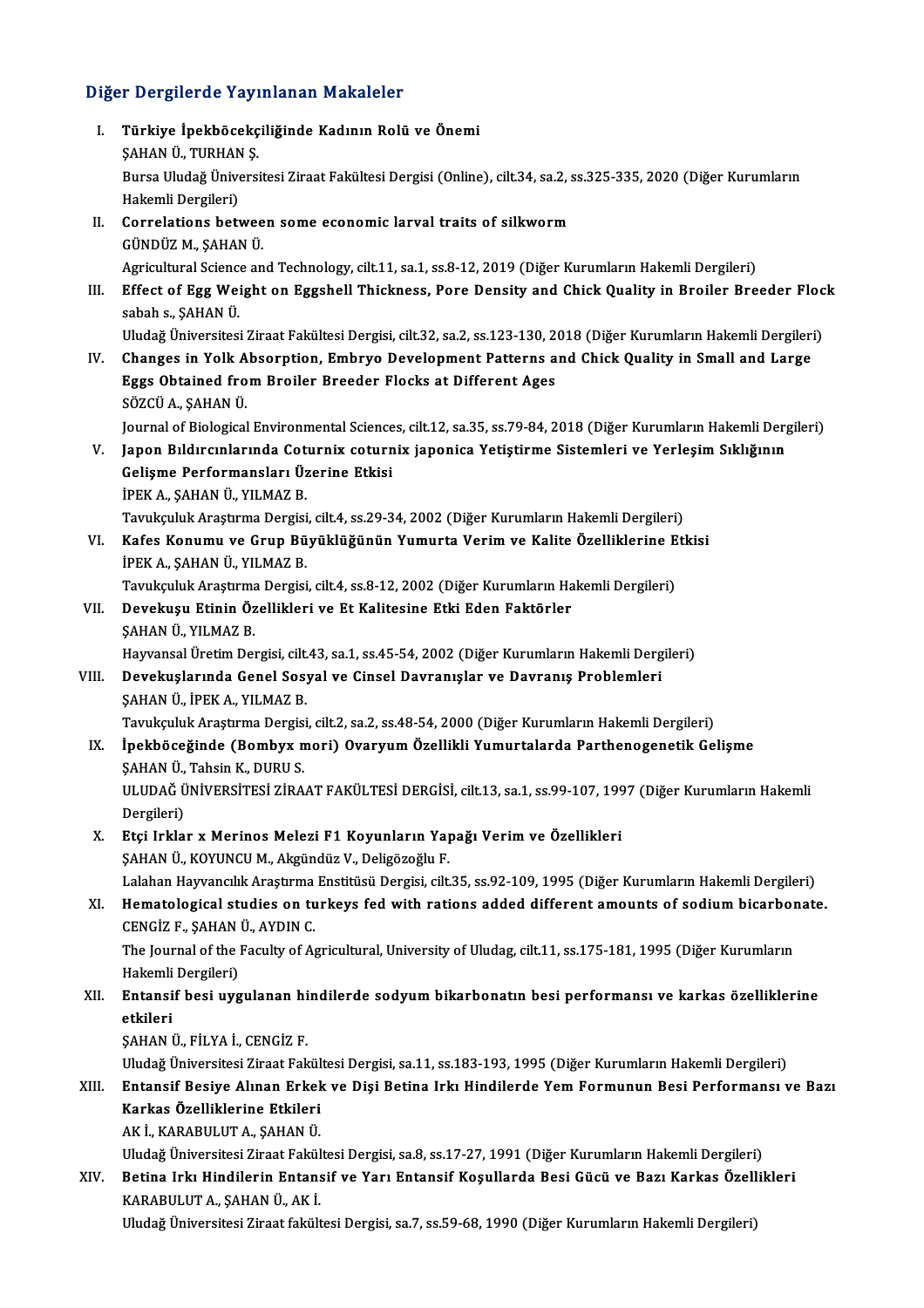#### Kitap & Kitap Bölümleri

- Itap & Kitap Bölümleri<br>I. Yetiştirme Sistemleri ve Devekuşu İşletmelerinin Genel Özellikleri<br>AKİ SAHAN Ü y & marp 20<br>Yetiştirme Sis<br>AK İ., ŞAHAN Ü.<br>Develueu Üneti Yetiştirme Sistemleri ve Devekuşu İşletmelerinin Genel Özellikleri<br>AK İ., ŞAHAN Ü.<br>Devekuşu Üretimi, İbrahim Ak, Editör, F.Özsan Matbaacılık San. ve Tic. Ltd. Şti., Bursa, ss.69-90, 2008<br>Yemler ve Hayyan Baslama AK İ., ŞAHAN Ü.<br>Devekuşu Üretimi, İbrahim Ak,<br>II. Yemler ve Hayvan Besleme<br>AK İ., KOYUNCU M., ŞAHAN Ü.
- Devekuşu Üretimi, İbrahim Ak<br>Yemler ve Hayvan Beslem<br>AK İ., KOYUNCU M., ŞAHAN Ü.<br>Hayvan Yatistiyme, Editön Ul Yemler ve Hayvan Besleme<br>AK İ., KOYUNCU M., ŞAHAN Ü.<br>Hayvan Yetiştirme, , Editör, Ulud. Üniv. Zir. Fak. Yay. No:71, Bursa, ss.167-251, 1997<br>Yemler ve beyyan Besleme
- III. Yemler ve hayvan Besleme<br>AK İ., KOYUNCU M., ŞAHAN Ü. Hayvan Yetiştirme, , Editör, Ul<br>Yemler ve hayvan Besleme<br>AK İ., KOYUNCU M., ŞAHAN Ü.<br>Zostelmi Muss Sanel Editör. Yemler ve hayvan Besleme<br>AK İ., KOYUNCU M., ŞAHAN Ü.<br>Zootekni, Musa Şenel, Editör, Anadolu Üniversitesi Yay. No:905, Açık Öğretim Fakültesi yay. No: 485, Eskişehir, AK İ., KOYUNCU M<br>Zootekni, Musa Şe<br>ss.359-485, 1996 ss.359-485, 1996<br>Hakemli Kongre / Sempozyum Bildiri Kitaplarında Yer Alan Yayınlar

akemli Kongre / Sempozyum Bildiri Kitaplarında Yer Alan Yayınlar<br>I. A survey possible reason of non-spinning syndrome in sericulture industry and its incidence in<br>Turkey A surve<br>A surve<br>Turkey<br>SAHAN I A survey possible reason of non-sp<br>Turkey<br>ŞAHAN Ü., Büyükuysal R. L. , Erdemir A.<br>9th BACSA International Conference Seu Turkey<br>ŞAHAN Ü., Büyükuysal R. L. , Erdemir A.<br>9th BACSA International Conference Sericulture preservation and revival problems and prospects, Batumi,

SAHAN Ü., Büyükuysal R. L. , Erdemir A.<br>9th BACSA International Conference Sericultur<br>Georgia, Batumi, Gürcistan, 7 - 12 Nisan 2019<br>The Conrelation Between Silksland mass

II. The Correlation Between Silkgland mass and MatureLarva Weight in Some Silkworm Lines and Their<br>Hybrids Georgia, <mark>I</mark><br>The Cori<br>Hybrids<br>Cünnüz Hybrids<br>GÜNDÜZ M., ŞAHAN Ü.<br>International Conferenceon Agricultural Science and Business., Stara Zagora, Bulgaristan, 10 - 12 Mayıs 2018, ss.87<br>Tam Baskalasuma Önnek İnekhöseğinin Yasam Öylüsü

GÜNDÜZM.,ŞAHANÜ.

GÜNDÜZ M., ŞAHAN Ü.<br>International Conferenceon Agricultural Science and Busines:<br>III. Tam Başkalaşıma Örnek İpekböceğinin Yaşam Öyküsü.<br>CÜNDÜZ M. SAHAN Ü. International Conferen<br><mark>Tam Başkalaşıma Ör</mark><br>GÜNDÜZ M., ŞAHAN Ü.<br>13 Ulusal Zeotelmi Öğr Tam Başkalaşıma Örnek İpekböceğinin Yaşam Öyküsü.<br>GÜNDÜZ M., ŞAHAN Ü.<br>13.Ulusal Zootekni Öğrenci Kongresi, Türkiye, 26 - 27 Nisan 2017<br>The sorrelations between larval weight, sosson weight, sh

- GÜNDÜZ M., ŞAHAN Ü.<br>13.Ulusal Zootekni Öğrenci Kongresi, Türkiye, 26 27 Nisan 2017<br>IV. The correlations between larval weight, cocoon weight, shell weight, shell ratio, pupal weight in four 13.Ulusal Zootekni Öğrenci Kongresi, T<br>The correlations between larval w<br>lines of silkworm, Bombyx mori L.<br>SAHAN Ü. SÖZCÜ A. Cündüz M The correlations between la<br>lines of silkworm, Bombyx n<br>ŞAHAN Ü., SÖZCÜ A., Gündüz M.<br><sup>9th PACSA</sup> International Confor
	-

\$AHAN Ü., SÖZCÜ A., Gündüz M.<br>8th BACSA International Conference (Climate changes and chemicals- the new sericulture challenges), Sheki, ŞAHAN Ü., SÖZCÜ A., Gündüz M.<br>8th BACSA International Confer<br>Azerbaycan, 2 - 08 Nisan 2017<br>'The Develenment of Serieu 8th BACSA International Conference (Climate changes and chemicals- the new sericu<br>Azerbaycan, 2 - 08 Nisan 2017<br>V. The Development of Sericulture History and Present Situation in Turkey'.<br>SAHAN Ü. CÜNDÜZ M

Azerbaycan, 2 - 08 Nisa<br>**The Development of**<br>ŞAHAN Ü., GÜNDÜZ M.<br><sup>9th PACSA Internation</sup> The Development of Sericulture History and Present Situation in Tui<br>SAHAN Ü., GÜNDÜZ M.<br>8th BACSA International Conference, Azerbaycan, 2 - 07 Nisan 2017, ss.66-74<br>The Conrelation Between Larval Weight Cesson Weight, Shell

8th BACSA International Conference, Azerbaycan, 2 - 07 Nisan 2017, ss.66-74

SAHAN Ü., GÜNDÜZ M.<br>8th BACSA International Conference, Azerbaycan, 2 - 07 Nisan 2017, ss.66-74<br>VI. 'The Correlation Between Larval Weight,Cocoon Weight, Shell Weight, Shell Ratio, Pupa Weight in<br>Four Lines of Silkworm ŞAHANÜ.,SÖZCÜA.,GÜNDÜZM.

8th BACSA international conference, Sheki, Azerbaycan, 2 - 07 Nisan 2017, ss.61-66

### VII. The effects of breeder age on yolk unsaturated fatty acid content embryo development and chick **8th BACSA internatio<br>The effects of bree**<br>quality in broilers The effects of bre<br>quality in broilers<br>ŞAHAN Ü., SÖZCÜ A.<br>The preceedings of quality in broilers<br>ŞAHAN Ü., SÖZCÜ A.<br>The proceedings of XXV worlds poultry congress 2016, Pekin, Çin, 5 - 09 Eylül 2016, ss.580<br>Fatty Asid Composition of Broast and Thigh Most From Light and Hoawy Broilers

### SAHAN Ü., SÖZCÜ A.<br>The proceedings of XXV worlds poultry congress 2016, Pekin, Çin, 5 - 09 Eylül 2016, ss.580<br>VIII. Fatty Acid Composition of Breast and Thigh Meat From Light and Heavy Broilers<br>SAHAN Ü., SÖZCÜ A. The proceedings of **Proceedings**<br>Fatty Acid Compo:<br>SAHAN Ü., SÖZCÜ A.<br>The Petential for Po Fatty Acid Composition of Breast and Thigh Meat From Light and Heavy Broilers<br>ŞAHAN Ü., SÖZCÜ A.<br>The Potential for Poultry Production in Developing Countries, Antalya, Türkiye, 15 - 18 Ekim 2015, ss.206-208<br>Effects of Slau

- SAHAN Ü., SÖZCÜ A.<br>IX. Effects of Slaughter Weight and Sex on Carcass Yield Fat and Fatty Acid Composition of Meat in<br>Projlers The Poter<br><mark>Effects o</mark><br>Broilers<br>sözcü A <mark>Effects of Slaught</mark><br>Broilers<br>SÖZCÜ A., ŞAHAN Ü.<br>20th Euronean Sumi
	- Broilers<br>20th European Symposium on Poultry Nutrition., Prag, Çek Cumhuriyeti, 24 27 Ağustos 2015, ss.588-590<br>20th European Symposium on Poultry Nutrition., Prag, Çek Cumhuriyeti, 24 27 Ağustos 2015, ss.588-590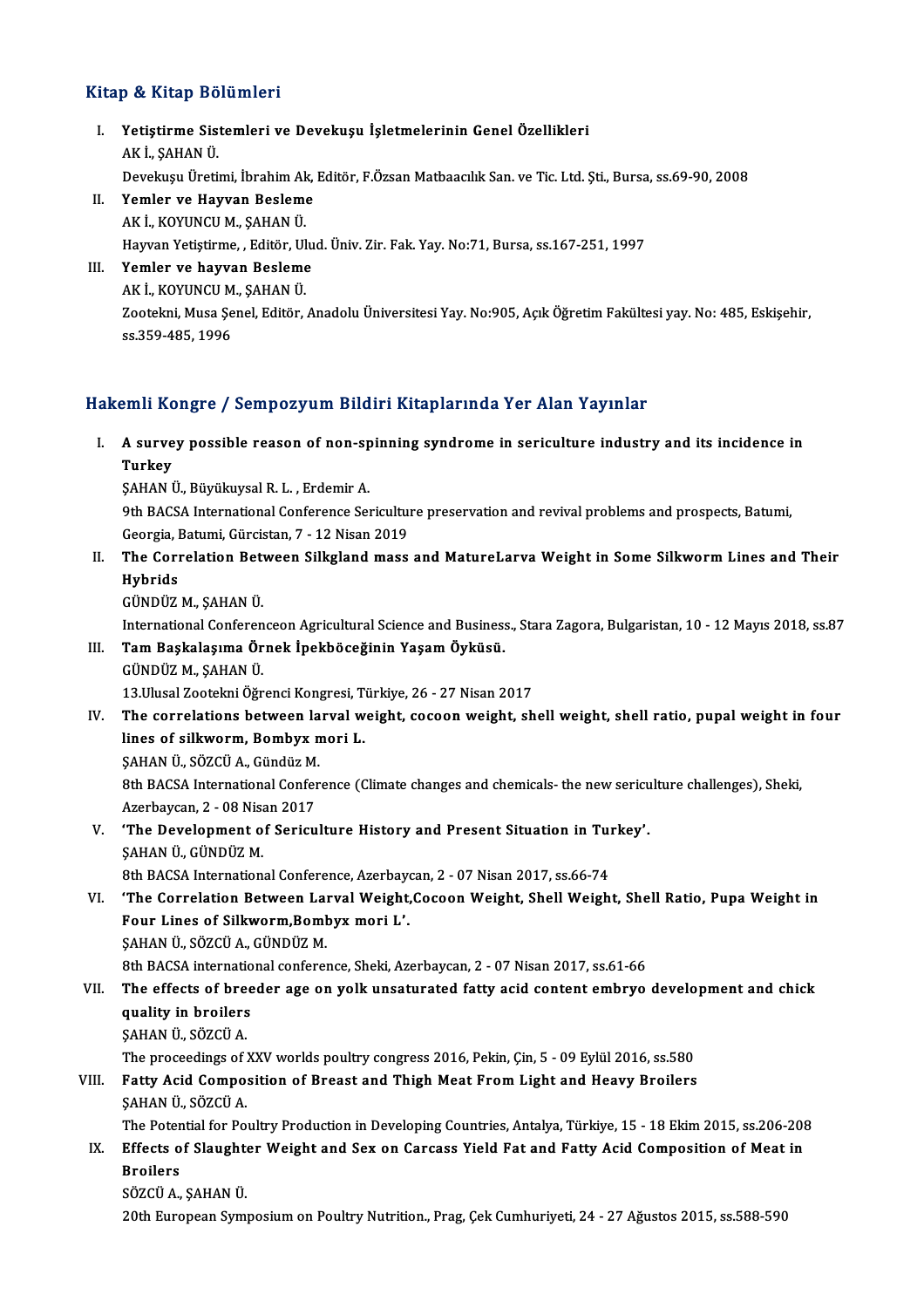| Χ.     | The production performance of egg layers in different rearing systems                                                                            |
|--------|--------------------------------------------------------------------------------------------------------------------------------------------------|
|        | YILMAZ DİKMEN B., İPEK A., ŞAHAN Ü., SÖZCÜ A.                                                                                                    |
|        | ADSA-ASAS Annual Joint meeting, Orlando, Amerika Birleşik Devletleri, 12 - 16 Haziran 2015                                                       |
| XI.    | Tavukçuluk Sektörünün Gelişimi Üretim Potansiyeli Ve Karşilaşilan Sorunlar                                                                       |
|        | ŞAHAN Ü., YILMAZ DİKMEN B., SÖZCÜ A.                                                                                                             |
|        | 8. Türkiye Ziraat Mühendisliği Teknik Kongresi, Ankara, Ankara, Türkiye, 12 - 16 Ocak 2015, cilt.2, ss.860-879                                   |
| XII.   | Devekuşlarında (Struthio Camelus Domesticus) omfalitis ve sarı kese yangısına bağlı erken dönem                                                  |
|        | yavru ölümleri,                                                                                                                                  |
|        | BÜYÜKCANGAZ E., ALASONYALILAR DEMİRER A., ŞAHAN Ü., SÖZCÜ A.                                                                                     |
|        | XI. Ulusal Veteriner Hekimleri Mikrobiyoloji Kongresi, 21-24 Ekim 2014, Kemer Antalya, Antalya, Türkiye, 21 - 24                                 |
|        | <b>Ekim 2014</b>                                                                                                                                 |
| XIII.  | Relationship between broiler breeder age yolk fatty acid contents embryonic mortalities and chick                                                |
|        | quality                                                                                                                                          |
|        | ŞAHAN Ü., İPEK A., SÖZCÜ A.                                                                                                                      |
|        | 14th European Poultry Conference, Stavenger, Norvec, 23 - 27 Haziran 2014, ss 621                                                                |
| XIV.   | The effect of different embryo temperatures on embryonic development, incubation performance                                                     |
|        | and chick quality in broilers.                                                                                                                   |
|        | İPEK A., ŞAHAN Ü., BAYCAN S. C., SÖZCÜ A.                                                                                                        |
|        | 11th World Conference on Animal Production, Beijing, China., 16 - 20 Ekim 2013, ss.354                                                           |
| XV.    | Influence Of Heat Stress On Poultry And Preventive Management                                                                                    |
|        | YILMAZ DİKMEN B., İPEK A., ŞAHAN Ü.                                                                                                              |
|        | 24th International Scientific-Expert Conference On Agriculture and Food Industry., Sarajevo, Bosnia Herzegovia,                                  |
|        | Sarajevo, Bosna-Hersek, 25 - 28 Eylül 2013, ss.147-151                                                                                           |
| XVI.   | Bıldırcınlarda (Coturnix coturnix Japonica) Farklı Yaş Dönemlerinin Kan Kolesterol, Kalsiyum ve                                                  |
|        | Fosfor Düzeyleri ile Yumurta Verimi ve Kabuk Kalitesine Etkileri                                                                                 |
|        | BAYCAN S. C., ŞAHAN Ü., İPEK A.                                                                                                                  |
|        | GAP VI. TarımKongresi, Türkiye, 9 - 12 Mayıs 2011<br>Japon bıldırcınlarnda Coturnic coturnix japonica çıkış ağırlığının gelişme ve yumurta verim |
| XVII.  | özellikleri                                                                                                                                      |
|        | İPEK A., ŞAHAN Ü., YILMAZ B.                                                                                                                     |
|        | 6. Ulusal Zootekni Bilim Kongresi, Erzurum, Erzurum, Türkiye, 24 - 26 Haziran 2009, ss.133                                                       |
| XVIII. | Devekuşu Yumurtalarında Depolama Sıcaklığı Ve Pozisyonunun Embriyonik Ölümler Üzerine Etkisi                                                     |
|        | ŞAHAN Ü., İPEK A., YILMAZ DİKMEN B.                                                                                                              |
|        | 6. Ulusal Zootekni Bilim Kongresi, Erzurum, Erzurum, Türkiye, 24 - 26 Haziran 2009, ss.157                                                       |
| XIX.   | Etlik Piliç Üretiminde Rahatlık Ve Konfor Üzerine Bazı Kümes İçi Koşulların Etkileri                                                             |
|        | YILMAZ DİKMEN B., ŞAHAN Ü.                                                                                                                       |
|        | 6. Ulusal Zootekni Bilim Kongresi, Erzurum, Erzurum, Türkiye, 24 - 26 Haziran 2009, ss.134                                                       |
| XX.    | Effects of oxygen supplementation during the last stage of incubation on broiler performance and                                                 |
|        | ascites susceptibility                                                                                                                           |
|        | ŞAHAN Ü., İPEK A., ALTAN Ö., YILMAZ DİKMEN B.                                                                                                    |
|        | XXIII World Poultry Congress, Brisbane, Australia, Brisbane, Avustralya, 30 Haziran - 04 Temmuz 2008, cilt.64,                                   |
|        | ss 606-607                                                                                                                                       |
| XXI.   | The Correlations Between Breeder Age Egg Quality Traits And Hatchability Of Broiler Breeders                                                     |
|        | YILMAZ DİKMEN B., ŞAHAN Ü.                                                                                                                       |
|        | XXIII World's Poultry Congress, Brisbane, Australia, Brisbane, Avustralya, 30 Haziran - 04 Temmuz 2008, cilt.64,                                 |
|        | ss 389                                                                                                                                           |
| XXII.  | Broylerde hızlı büyüme ile ilişkili sağlık ve konfor problemleri                                                                                 |
|        | ŞAHAN Ü., YILMAZ DİKMEN B.                                                                                                                       |
|        | Avrupa Birliği Kriterlerine Uyum Sürecinde Türkiye Tavukçuluğu Sempozyumu, İzmir, İzmir, Türkiye, 15 Kasım                                       |
|        | 2007, ss 212-220                                                                                                                                 |
| XXIII. | Avrupa Birliği ne uyum açısından yumurta ve ürünlerinde kalite kriterleri                                                                        |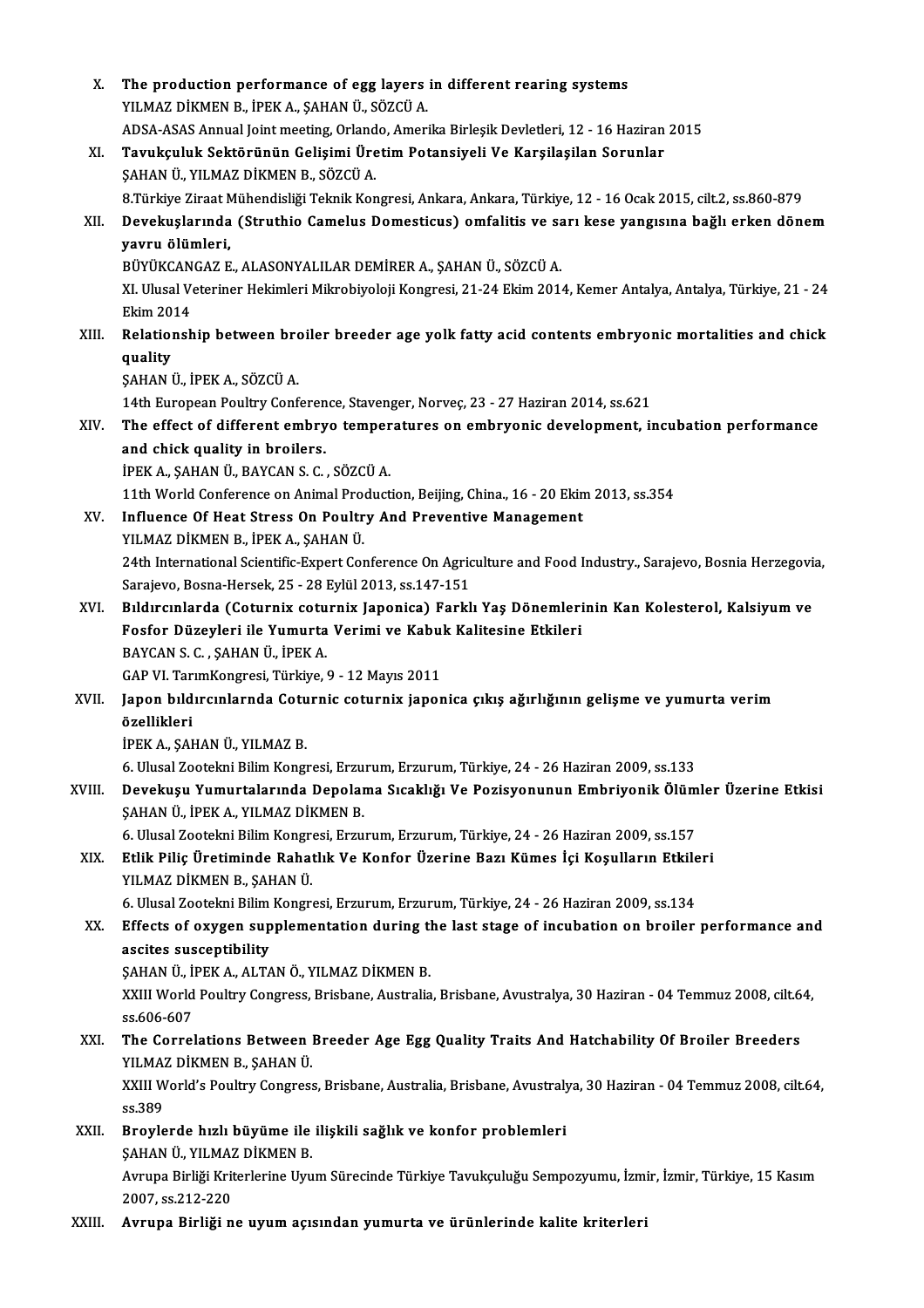|                         | YILMAZ DİKMEN B., ŞAHAN Ü.                                                                                                                                           |
|-------------------------|----------------------------------------------------------------------------------------------------------------------------------------------------------------------|
|                         | Avrupa Birliği Kriterlerine Uyum Sürecinde Türkiye Tavukçuluğu Sempozyumu, İzmir, İzmir, Türkiye, 15 Kasım<br>2007, ss 183-192                                       |
| XXIV.                   | The Welfare of Ostrich Handling Transportation and Slaughter<br>ŞAHAN Ü., İPEK A., YILMAZ DİKMEN B.                                                                  |
|                         | XII. European Poultry Conference, Verona, Italy, Verona, İtalya, 10 - 14 Eylül 2006, cilt.62, ss.614-615                                                             |
| XXV.                    | The Welfare of egg layer broiler and turkey                                                                                                                          |
|                         | ŞAHAN Ü., İPEK A., YILMAZ DİKMEN B.                                                                                                                                  |
| XXVI.                   | XII. European Poultry Conference, Verona, Italy, Verona, İtalya, 10 - 14 Eylül 2006, cilt.62, ss.617-618<br>Tavukçuluk Atıklarını Değerlendirmede Mevcut Uygulamalar |
|                         | YILMAZ DİKMEN B., ŞAHAN Ü.                                                                                                                                           |
|                         | IV. GAP Tarım Kongresi, Şanlıurfa, Şanlıurfa, Türkiye, 21 - 23 Eylül 2005, ss.1681-1688                                                                              |
| XXVII.                  | The Effect Of Frequency Of Turning On The Hatchability Results Of Ostrich Struthio Camelus Eggs                                                                      |
|                         | İPEK A., ŞAHAN Ü., YILMAZ B.                                                                                                                                         |
| XXVIII.                 | XXII. World'xxs Poultry Congress, İstanbul, İstanbul, Türkiye, 8 - 13 Haziran 2004, ss 974                                                                           |
|                         | The Effect of age of japanese quails on shell quality and component yields of eggs<br>İPEK A., ŞAHAN Ü., YILMAZ B.                                                   |
|                         | XXII. World'xxs Poultry Congress, İstanbul, İstanbul, Türkiye, 8 - 13 Haziran 2004, ss.973                                                                           |
| XXIX.                   | Some Yield Traits Of Broiler Farms That Were Established At Different Altitudes In South Marmara                                                                     |
|                         | <b>Region Of Turkey</b>                                                                                                                                              |
|                         | YILMAZ DİKMEN B., İPEK A., ŞAHAN Ü.                                                                                                                                  |
|                         | XXII World's Poultry Congress, Istanbul, İstanbul, Türkiye, 8 - 13 Haziran 2004, cilt.333                                                                            |
| XXX.                    | Influnce Of Nest Box Heights on Nest Clean Eggs and Percentage of Floor Eggs Of Broiler Breeder                                                                      |
|                         | Hens<br>ŞAHAN Ü, İPEK A, YILMAZ B                                                                                                                                    |
|                         | XXII. World'xxs Poultry Congress, İstanbul, İstanbul, Türkiye, 8 - 13 Haziran 2004, ss.336                                                                           |
| XXXI.                   | Değişik Zorlamalı Tüy Döküm Yöntemlerinin Yumurtacı Sürülerde YumurtaVerimi Ve Kalitesine Olan                                                                       |
|                         | Etkileri                                                                                                                                                             |
|                         | YILMAZ B. SAHAN Ü.                                                                                                                                                   |
|                         | III. ulusal zootekni bilim kongresi, Ankara, Ankara, Türkiye, 14 - 16 Ekim 2002                                                                                      |
| XXXII.                  | The Effect of Drinker Type and Drinker Height on Broiler Performance<br>İPEK A., ŞAHAN Ü., YILMAZ B.                                                                 |
|                         | 11 th European Poultry Conference, Bremen, Germany, Bremen, Almanya, 6 - 10 Eylül 2002, ss.116                                                                       |
| XXXIII.                 | The Effects of Different Forced Molting Methods on Egg Production and Egg Quality in Egg Layers                                                                      |
|                         | YILMAZ B., ŞAHAN Ü.                                                                                                                                                  |
|                         | 11th European Poultry Conference, Bremen, Germany, Bremen, Almanya, 6 - 10 Eylül 2002, ss.133                                                                        |
| XXXIV.                  | The Relationship Between Feed Withdrawal Periods With Some Cutting and Carcass Traits of                                                                             |
|                         | <b>Broilers</b><br>ŞAHAN Ü., İPEK A., YILMAZ B.                                                                                                                      |
|                         | 11th European Poultry Conference, Bremen, Germany, Bremen, Almanya, 6 - 10 Eylül 2002, ss.150                                                                        |
| XXXV                    | Devekuşlarında Struthio camelus Lamba Kontrolü Yardımıyla Embriyo Gelişiminin ve Çıkış                                                                               |
|                         | Devrelerinin Belirlenmesi                                                                                                                                            |
|                         | ŞAHAN Ü., İPEK A., YILMAZ B.                                                                                                                                         |
|                         | Uluslararası Hayvancılık'xx99 Kongresi, İzmir, İzmir, Türkiye, 21 - 24 Eylül 1999, ss.680-686                                                                        |
| <b>XXXVI</b><br>XXXVII. | Türkiye'de Devekuu Yetitiricilii                                                                                                                                     |
|                         | AK İ., İPEK A., ŞAHAN Ü.                                                                                                                                             |
|                         | GAP I. Tarım Kongresi, Şanlıurfa, Türkiye, 6 - 08 Mayıs 1999<br>Bursa İli Çevresinde Yaygın Olarak Yetiştirilen Kahverengi ve Beyaz Yumurtacı Hibritlerin İşletme    |
|                         | Koşullarında Bazı Verim Özellikleri Bakımından Karşılaştırılması                                                                                                     |
|                         | İPEK A., ŞAHAN Ü., DURU S.                                                                                                                                           |
|                         | 2. Ulusal Zootekni Bilim Kongresi, Bursa, Türkiye, 22 - 25 Eylül 1998                                                                                                |
|                         |                                                                                                                                                                      |